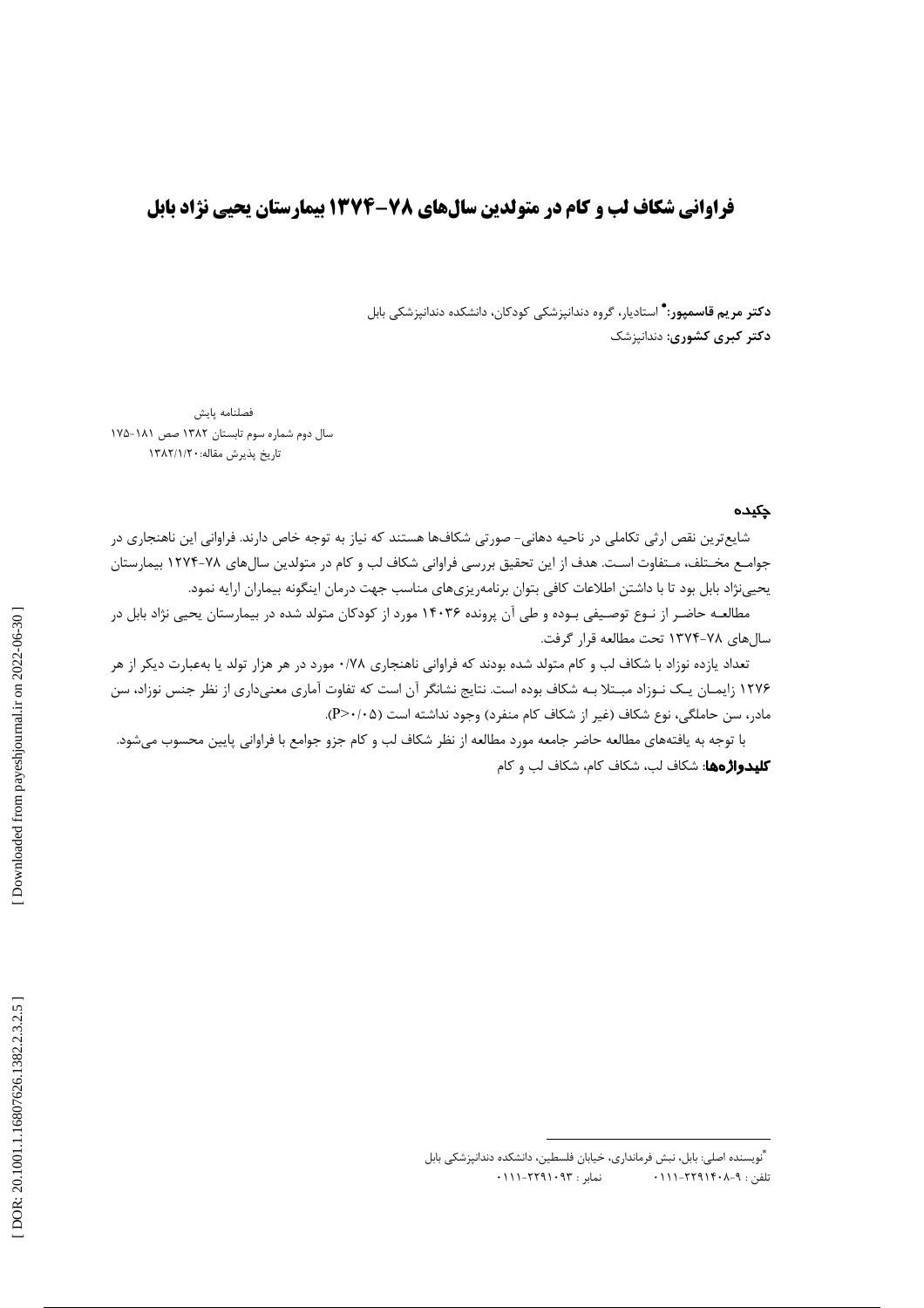#### مقدمه

مـنظور از شكاف لب و كام وجود فضاى غير طبيعي در لب بـالا، آلوئــول يا كام است[۱]. عوامل مؤثر در ايجاد شكاف لب و كام عبارتند از:

الف- ارث: در ٣٤ -٣٣ درصد موارد رابطه مثبتي بين شكاف و ارث وجود دارد[۲]. اگر فردی با شکاف دهانی- صورتی متولد شـود، شـانس ابـتلا براي بچه بعدي اضافه ميشود (۵ درصد) و اگـر یکـی از والدین و یک کودک مبتلا به شکاف باشند شانس ابتلا برای کودک بعدی بیشتر می شود (۱۵ درصد)[۱].

ب- عــوامل محیطــی: ١- بــیماریهــای عفونــی مــادر، ٢-اخـتلال هورمـونال از جمله هيپوتيروئيديسم، ديابت و درمان با داروهـای کورتونـی، ۳- داروها: مصرف داروهای آرامبخش، ضد تشنج و ضد صرع احتمال وقوع شكاف لب را تا ١٠ برابر افزايش مے،دهـد، ۴- ويتامـينهـا: كمـبود ريـبوفلاوين، اسـيد فوليك، ويتامين B6، ويتامين A و حتى در بعضى موارد مقادير بيش از حد ويتامين A منجر به بروز شكاف مىشود. اين در حالي است کـه اســتفاده از اســيد فولــيک در چهــار ماهــه اول حاملگــی اثرمحافظتــي علــيه شــكاف دارد[٣، ۴]، ۵– هيپوكـسي: ســيگار کشیدن مـادر در دوران بارداری منجر به هییوکسی در کودک شـده کـه متعاقـباً وقـوع شکاف کام را افزایش میدهد[۵، ۶] و ۶- عـوامل رواني و هيجاني: طبق گزارش Stream وPeter اين عـوامل بـا ایجاد تنشهای ضربه زننده ممکن است در اتیولوژی شکاف در انسان نقش مهمی داشته باشند[۲، ۷ و ۸].

علاوه بر موارد ذکر شده، سندرمهای شناخته شده متعددی وجسود دارد كسه در آنهسا شسكاف لسب و كسام يافسته شـایعی اسـت. در ایـنجا بـه چـند مـورد اشـاره مـیشـود: ١- سندرم Teacher-collins، ٢- سندرم Wander-woude و ۳- سـندرم Pierre-robin. همچنین در تریزومی ۱۳ و ۸ نیز مواردي از شكاف لب و كام ديده شده است [۲، ۵ و ۷].

اما در مورد مشکلات افراد مبتلا به شکاف لبی- صورتی نیز ذکر مواردی ضروری به نظر می رسد:

١- مـشكلات مـربوط بـه دنـدانها: شايعترين مشكل، فقدان مـادرزادی و یـا وجـود دندانهای لترال شیری اضافه در منطقه شـكاف اسـت (بـه تـرتيب ١۴ و ٣٧ درصـد مـوارد). فقـدان دنـدانهـای لتـرال دایمـی نیز در ۳۹ درصد موارد گزارش شده

است. همچنین در این بیماران متوسط اندازه دندانهای دایمی نسبت به افراد بدون شکاف، کمتر بوده و رویش تمام دندانهای دایمی در شکاف لب و کام نسبت به افراد کنترل تأخیر دارد که متوسـط ايــن تأخيــر بــا شــدت شــكاف اضــافه مــىشود. وقتى هيپودونــشيا (كــم بــودن تعــداد دنــدانهــا) وجــود دارد تأخيــر مـشخصتر است ولي تأخير در هر دو جنس مشابه است. فقدان مـادرزادي دنـدانهـا و وجـود دندانهاي فيوز شده (دندانهاي متـصل به هم با پالپ مشترک) و نیز دندان میخی شکل، چهار برابر افراد بدون شكاف است، در حالي كه اين رابطه در مورد دنـدانهـای اضـافه و Geminated (دندانهای متصل به هم با يالپ جداگانه) وجود ندار د[۹].

٢- مـال اكلـوژن (بـدي روابـط دنـدانهـا): عدم تناسب بين انـدازه، شكل و موقعيت فک ها در افراد داراي شكاف لب و كام دیـده مـیشود[۱] ولی تحقیقات منجر شدن به بیماری مفصل گیجگاهی- فکی را نشان ندادهاند [۱۰، ۱۱].

۳- ناهنجاری بینی، ۴- مشکلات تغذیهای، ۵- مشکلات گوشی و ۶- اشكال در تكلم[۱].

وضعیت سلامت دهان و دندان در کودکان مبتلا به شکاف لب و كام:

مطالعــات مــتعددي بــر روي شــيوع پوســيدگي دندانــي و سـلامتی پـریودونتال بیماران دارای شکاف انجام گرفته است و در بیشتر مطالعات، پوسیدگی هم در دندانهای شیری و هم در دنـدانهای دایمی در کودکان مبتلا به شکاف از شیوع بیشتری بـرخورددار بوده است[۱۲، ۱۳]. همچنین مطالعات نشان دادند کـه میـزان سـلامتی دهانـی افراد بزرگسال دارای شکاف پایین بـوده و اغلـب دچار التهاب لثه هستند. اما تا كنون شواهد لازم در مورد بالا بودن خطر ابتلا به بیماریهای پیشرفته پریودونتال یافت نشده است. از طرفی تفاوت معنیداری بین کودکان دارای شـكاف و بـدون آن از نظـر ابتلا به التهاب لثه وجود دارد و اين امـر بــهخـصوص در مــورد دنــدانهــاي قدامي بالا مشهود است  $[19, 10.18]$ 

اييدميولوژي شكاف لب و كام:

شيوع اين ناهنجاري طبق گفته Robertson، ١/۶-٨٠١٨، در هـر هـزار تـولد اسـت[۱]. شـكاف لـب به تنهايي در ۲۱ درصد جمعیت تحت تأثیر اتفاق می|فتد در حالی که ۴۶ درصد شامل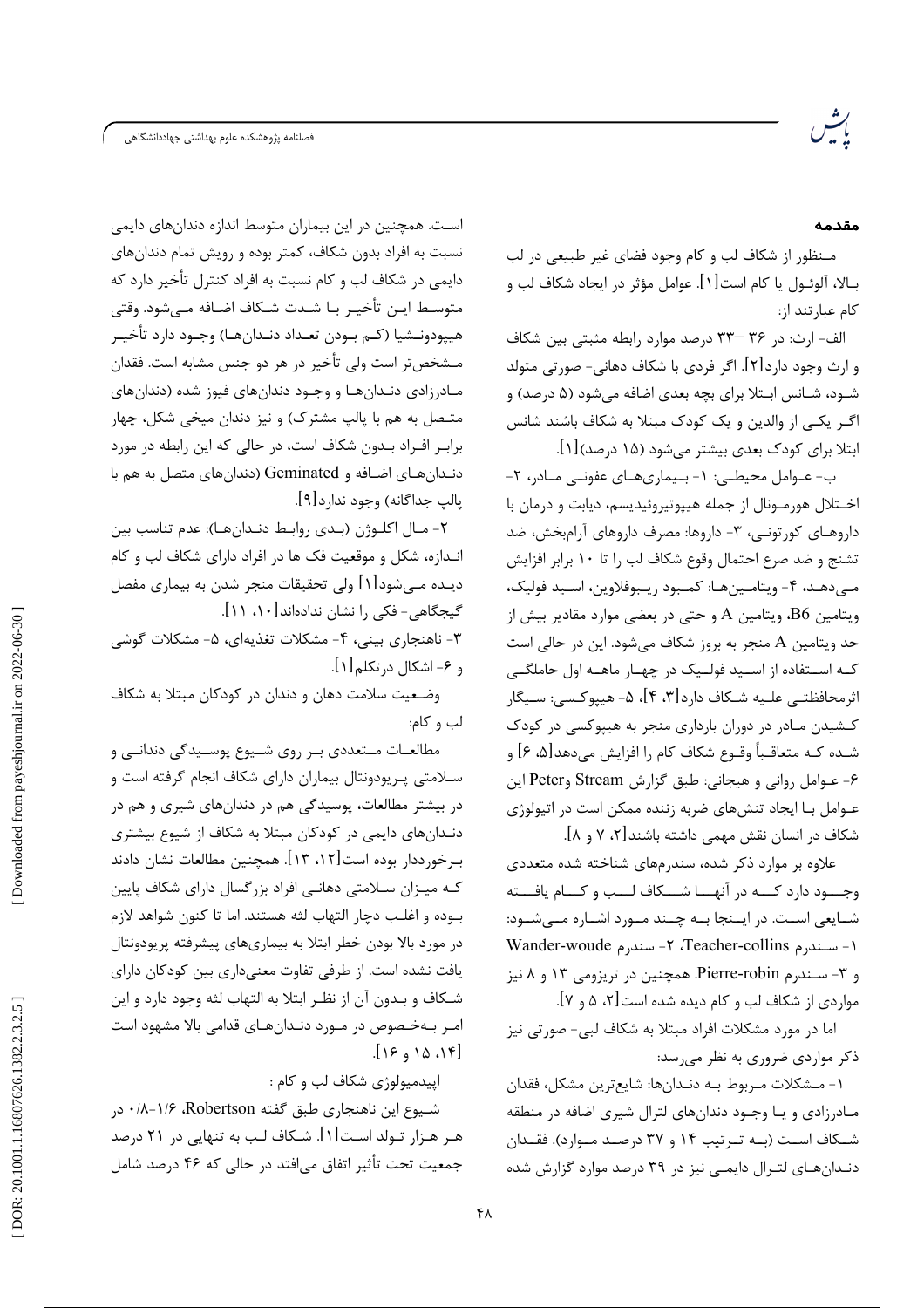فراوانی شکاف لب و کام در متولدین سالهای …

لب و کـام و ۳۳ درصـد از نـوع شـکاف کام است. افزایش سن والدين و بـهويژه پدر يک عامل خطر محسوب ميشود و وقتي کـه يـد, و ماد, هر دو سن بالای ۳۰ سال داشته باشند، شکاف لب نیـز در سـمت چپ و در پسرها بیشتر دیده شده است[۲]. طے یک مطالعـه کـه در کالیفـرنیا بـین مـتولدین سـالهای ١٩٩٢- ١٩٨٣ انجام گرفت فراواني شكاف لب با يا بدون شكاف كــام در نــژاد آفريقايــي- آمريكايــي، كمتــر از نــژاد ســفيد، در آمريکايے ها بيشتر و بين چينے ها و ژاپنے ها پکسان بود که اين تغییـر در تـنوع ممكـن اسـت نـشان دهـنده تفـاوت در عوامل محیطـی و ژنتـیک باشـد[۱۷]. همچنـین در مطالعـه بررسـی فراوانی شکاف لب و کام در تهران در بین گروههای خونیA ،A و O در گروه خونبی A ناهـنجاری بیشتر از سایر گروهها دیده شده است[۱۸، ۱۹].

اصـولاً نــتايج مطالعــات اييدمــيولوژيک نــشان مــى،دهد که شـكاف لـب و كام در كشورهاى پيشرفته در حال افزايش است، به طوری که در مطالعهای که از سال ۱۹۶۵ -۱۹۵۱ در جامعه لهستان انجـام گـرفته بـود ميزان شيوع، ١/٧ مورد در هر هزار تـولد بوده است و مطالعه اییدمیولوژیک دیگری درهمین جامعه طے سال ھای ۹۵-۱۹۸۱ میزان شیوع را دو مورد در ھر ھزار تولد گزارش کرده است[۲۰، ۲۱]. هر چند این افزایش درمیزان شـيوع مـي تـواند بـه دليل عدم تشخيص صحيح و يا عدم ثبت برخی از بیماران دارای شکافهای جزیی در سالهای قبل باشد ولـي از آنجايـي كــه ايــن افزايش را نميتوان منحصراً به اين دو عامـل مـرتبط دانست، مى توان به موارد زير نيز به عنوان عوامل احتمالی اشاره کرد: ۱- کاهش درمیزان مرگ و میر نوزادان، ۲-کاهش در مرگ ومیر ناشی از جراحی بیماران دارای شکاف، ۳-افـزايش ازدواجهـاي فاميلي، ۴- بهبود نتايج درماني كه اين امر منجـر بـه جلوگيـري از اثـر گـزينش طبـيعت شده و با ازدواج، انـتقال ارثـى آن ميـسر مى گردد. بنابراين افزايش ميزان شكاف لب و کام درطی سالهای آینده نیز ناگزیر تداوم خواهد یافت و ۵- افزایش عوامل محیطی از جمله مصرف بعضی از داروها.

تشخيص قبل از تولد شكاف لب و كام (مشاوره ژنتيک):

بـا انجـام غربالگـرى بـا اسـتفاده از اولتـرا سـونوگرافى بين هفتههای ۲۰ -۱۸ حاملگی می توان این ناهنجاری را ردیابی نمود. از طرفی چون بیش از ۸ درصد شکافها با ناهنجاریهای

كروموزومي مبرتبط شيناخته شيده اسيت، بنابيراين درتميام جنــینهـای تحت تأثیر، انجام آزمایش کاریوتایپ ضروری است  $[\gamma\gamma]$ 

مریم قاسمپور و کبر*ی* کشوری

درمـان: درمـان شـامل تـصحيح ظاهـر، صـحبت كـردن، محافظت از شـنوايي، جـويدن و بلـع است. بهترين زمان براي بـستن شـكاف در مـورد كام نرم ۲۴-۱۸ ماهگی و در مورد كام سـخت ۵-۴ ســالگي (سن قبل از مدرسه) است[۱]. درمانهاي ارتودنــسی نیـز در دو دوره انجــام مـی گیرد: ۱- در اوایل دوره دندانی مختلط جهت تصحیح بی نظمیهای شدید که سبب مـشکلات عملکـردی در روابـط دندانـی می گردند. ۲- در دوره دندانی دایمی جهت تصحیح بدی روابط دندانها[۱، ۲۳ و ۲۴]. مواد و روش کار

ایـن مطالعـه از نوع توصیفی و گذشته نگر بوده است که بر روی پروندههای متولدین سالهای ۷۴ لغایت ۷۸ بیمارستان یحیے نژاد بابل که در مجموع ۱۴۰۳۶ مورد هستند انجام شده است. متغیـرهای مورد مطالعه شامل جنس کودک، سن مادر، سـن حاملگـي، نوع شكاف (شكاف لب، شكاف كام يا نوع توأم)، سـایر ناهـنجاریهـای همراه با شکاف، سطح تحصیلات و شغل والـدين و نيـز وقايـع مخاطـره آميـز دوران حاملگـي (داروهاي استفاده شده، بیماری مادر و ضربات وارد شده احتمالی) بودهاند. در نهایت اطلاعات حاصل از پرسشنامهها مورد تجزیه و تحلـيل آمـاري قرار گرفتند و البته قابل ذكر است سعى بر اين بـود کـه زایمـانهای طبیعی همراه با جراحی مورد بررسی قرار گیـرد ولـی متأسـفانه بـه علـت كامل نبودن پرونده زايمانهای همـراه بــا جراحي طي سالهاي ٧٨-٧۴ اين تعداد پرونده كاملاً از مطالعات ما حذف گرديد.

### بافتهها

نـتايج حاصـل از بررسـي آماري بر روي ۱۴۰۳۶ پرونده در زایشگاه بیمارستان یحیی نژاد بابل طی سالهای ۷۸-۷۴ برای تعیین فراوانی شکاف لب و کام در جدول صفحه بعد آورده شده است.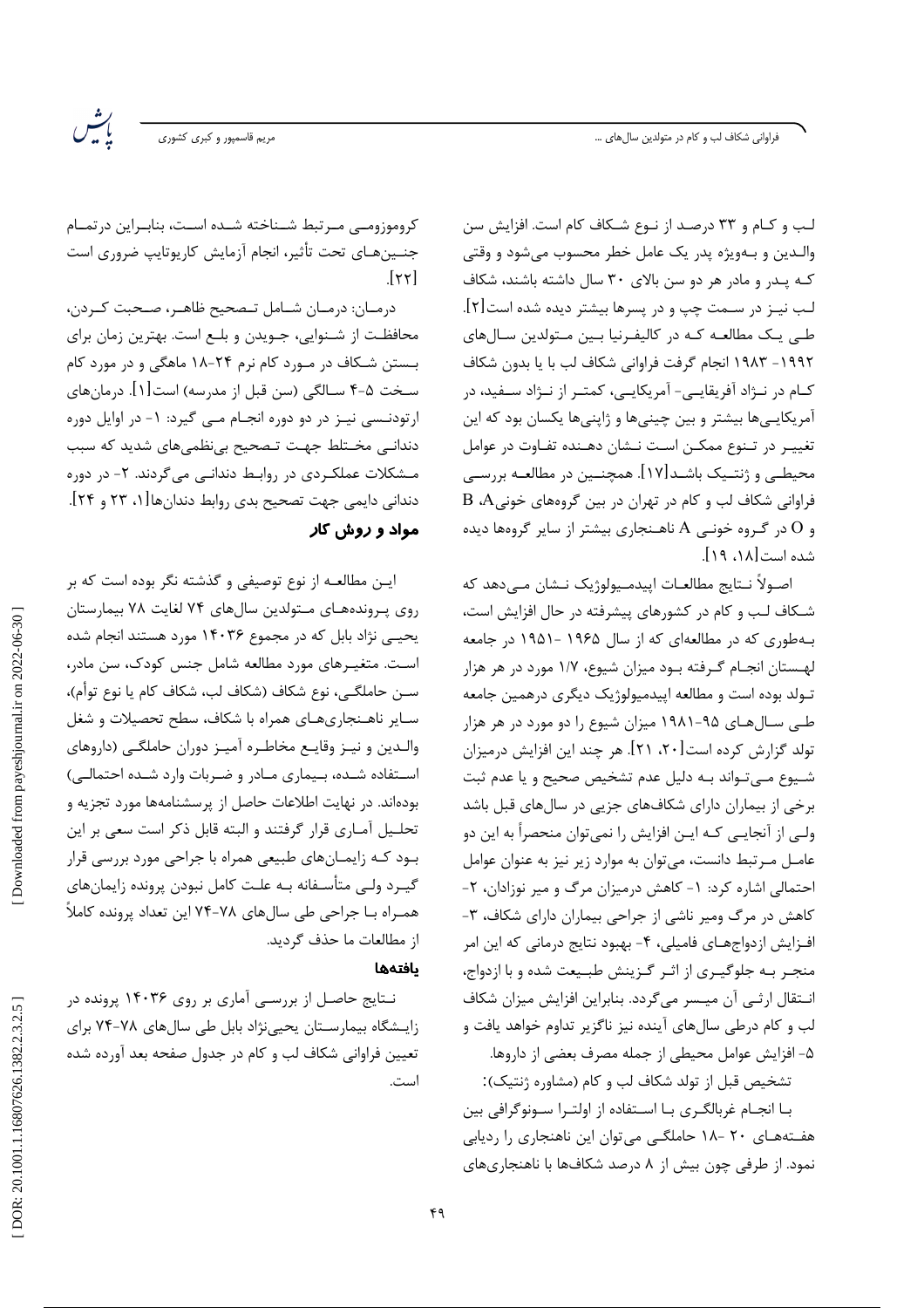فصلنامه پژوهشکده علوم بهداشتی جهاددانشگاهی

| سال         | تعداد كل تولد                         | مجموع | جنس نوزادان |           |                      |
|-------------|---------------------------------------|-------|-------------|-----------|----------------------|
|             |                                       |       | پسر         | دختر      |                      |
| 1777        | ۲۳۶۹                                  |       | $\times$    | $\bullet$ | شكاف لب              |
| 1570        | <b>7457</b>                           |       | $\bullet$   | $\bullet$ |                      |
| 1378        | $\mathbf{r}\mathbf{r}\cdot\mathbf{r}$ | ٢     | $\bullet$   | $\times$  | شكاف لب              |
|             | $\bullet$                             |       | $\bullet$   | $\times$  | شكاف لب و كام (توأم) |
| 17YY        | <b>٢١١١</b>                           | ٣     | $\bullet$   | $\times$  | شكاف لب              |
|             | $\bullet$                             |       | $\bullet$   | $\times$  | شكاف لب و كام (توأم) |
|             | $\bullet$                             |       | $\times$    | $\bullet$ | شكاف لب و كام (توأم) |
| <b>ITVA</b> | $\mathbf{r} \wedge \mathbf{r}$        | ۵     | $\bullet$   | $\times$  | شكاف لب و كام (توأم) |
|             | $\bullet$                             |       | $\times$    | $\bullet$ | شكاف لب و كام (توأم) |
|             | ٠                                     |       | $\times$    | ۰         | شكاف لب              |
|             | ٠                                     |       | $\times$    | $\bullet$ | شكاف لب              |
|             | $\bullet$                             |       | $\times$    | $\bullet$ | شكاف كام             |

توزیع فراوانی شکاف لب و کام به تفکیک سال، جنس نوزاد و نوع شکاف درمتولدین سالهای ۷۸ – ۷۴ بیمارستان یحیی نژاد بابل

همانگـونه كـه در جـدول ديـده مــ شـود، ميـزان فراوانــی ناهـنجاري بـدون در نظر گرفتن نوع آن ۰/۷۸ در هر هزار تولد بـوده اسـت. بـهعـبارت دیگـر از هـر ۱۲۷۶ زایمان یک نوزاد با شكاف كام، لب و يا نوع توأم متولد شده است.

از مجمــوع يــازده نــوزاد مبتلا به شكاف شش نوزاد مؤنث و یـنج نوزاد مذکر بودهاند. همچنین شکاف کام فقط در یک نوزاد دختـر، شـكاف لـب در سه دختر و دو مورد يسر و شكاف لب و کـام تـوأم در دو مـورد نـوزاد دختر و سه مورد نوزاد پسر ديده شـده اسـت (P=٠/٧۶۳). از طرفي بيشترين ميزان توزيع شكاف لب و کام در گروه سنی مادران ۲۵-۲۰ سال وجود داشته است (۴۵/۶ درصد). در حالی که این ناهنجاری تنها در ۱۸/۲ درصد از گروههای سنی کمتر از ۲۰ سال (۳۰-۲۶ و ۳۵-۳۱ سال) مـشاهده شده است. بیشترین میزان توزیع شکاف لب و کام در سن حاملگی ۳۱-۳۰ و ۳۹ – ۳۸ هفته (۲۷/۳ درصد) بوده اسـت. از مجمـوع يــازده مورد مبتلا به شكاف، پنج مورد شكاف لب و كام (۴۵/۴ درصد)، پنج مورد شكاف لب (۴۵/۴ درصد) و یـک مورد شکاف کام ۹/۰۹ درصد بودهاند. همچنین شش نوزاد دارای ناهنجاریهای دیگر بودهاند (از آن جمله: یک نوزاد دختر دارای ناهـنجاری چشم، یک نوزاد پسر دارای میکروسفالی، یک نوزاد دیگر دچار آسیت و هیدروسفالی بودند) و مرده به دنیا

آمـدهاند. یک نوزاد دختر نیز نقص درعضو حرکتی یا داشت. در ضـمن از بـين ١١ نـوزاد مذكور ٢ نوزاد دختر مرده بهدنيا آمده بودند، بنابراین ۴۵/۵ درصد مبتلایان به شکاف لب و کام دارای ناهنجاریهای همراه دیگری نیز بودهاند.

در بررسی پروندههای بیمارستانی مادرانی که نوزادان با شـكاف لـب و كـام بــهدنـيا آورده بــودند در مــورد وقايع دوران حاملگے اطلاعات کاملی بهدست نیامد. فقط دو مورد از مادران دارای فـشار خـون بالا بودهاند و اطلاعات دقیقتری در دسترس نیست و یک مـورد مـصرف آنتـی بیوتـیک در سـه ماهه اول حاملگــی داشــته اسـت که نوع دارو در پرونده ثبت نشده است. یــک مــورد از مــادران نیــز در دو ماهــه اول حاملگــی قــرص ايبوپـروفن مـصرف كـرده بودند. بنابراين ارتباط مشخصى را در این مورد نمی توان بیان نمود.

# بحث و نتیجه گیری

نـتايج حاصـل از مطالعه آماري ۱۴۰۳۶ پرونده بيمارستاني مـتولدين ٧٨-١٣٧۴ بيمارسـتان يحيى نژاد بابل نشان مىدهد کـه ايـن جامعـه از نظـر شكاف لب و كام جزو جوامع با فراواني پايـين اسـت. مطالعـه حاضر نشان مى،دهد كه در هر هزار تولد ۰/۷۸ مـورد شـكاف لب و كام ديده مىشود. اين در حالي است کـه در جوامعـی مـثل لهـستان و آلمان بهترتیب میزان فراوانی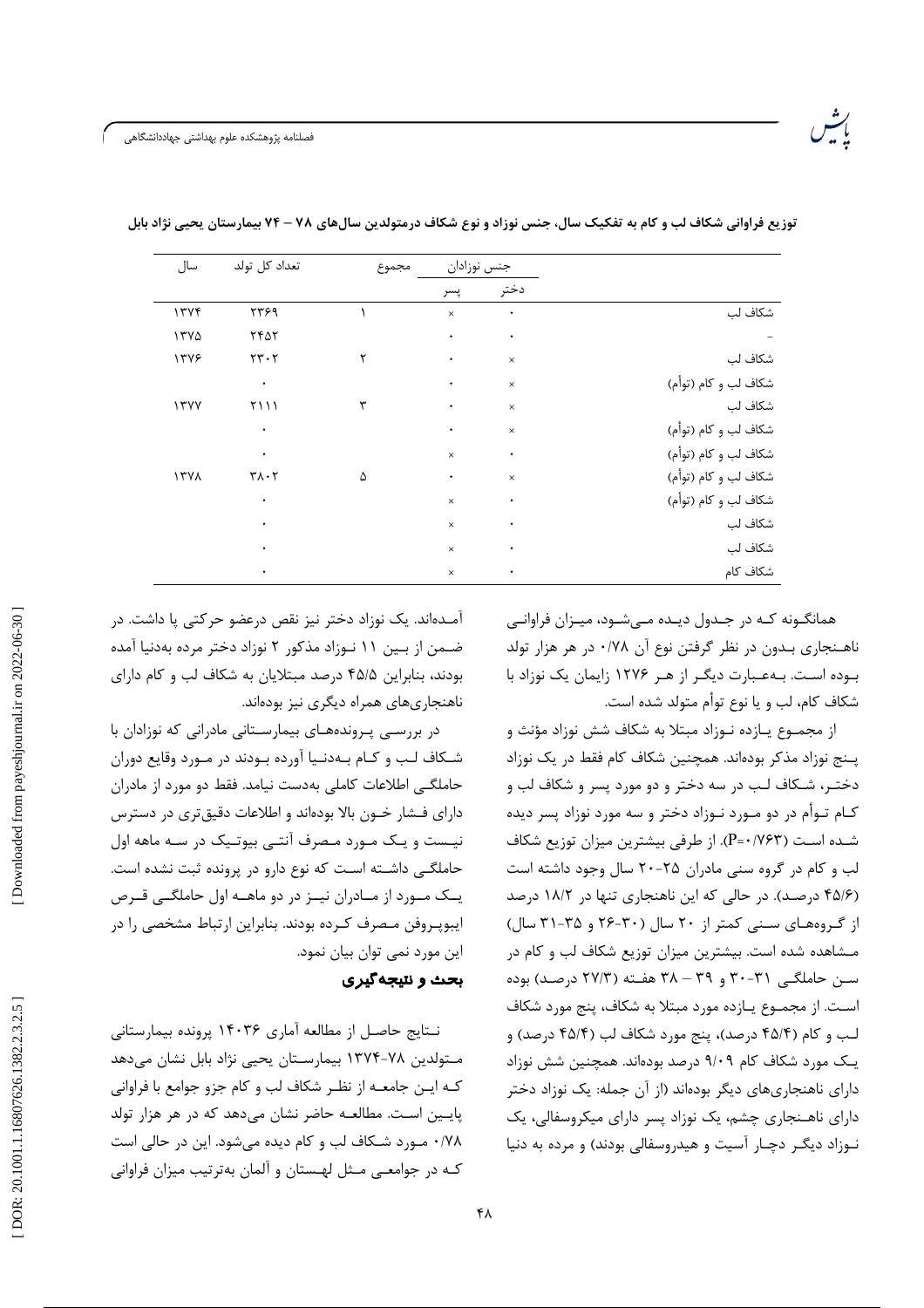فراوانی شکاف لب و کام در متولدین سالهای …

.<br>مریم قاسمپور و کبر*ی* کشوری

رت<br>پاڪس

کـام و لـب تـوأم مذکـر و ۲۸/۶ درصـد مبـتلایان مـؤنث بودند [۱۸، ۱۹]. در مطالعه دیگری نسبت شیوع پسر به دختر ۳ به ۲ گزارش شده است[۱].

در مطالعـه حاضر نتايج حاصل از نظر توزيع شكاف برحسب نـوع آن نـشان مـى‹هـد كـه ميـزان فراوانى شكاف كام منفرد پایینتر از نـوع تـوأم و لـب منفـرد اسـت که این امر دراغلب گزارشـات نیـز ارایه شده است، بهطوری که درمطالعهای که در ایالـت کالیفرنیا انجام گرفته بود میزان فراوانی شکاف لب و کام تـوأم در هر هزار تولد ۰/۴۸ مورد، شكاف لب منفرد ۰/۲۹ مورد و شكاف كام تنها ۰/۳۱ مورد گزارش شده است[۲۸]. همچنين در مطالعـه دیگری که در زایشگاههای تهران انجام گرفت ۵۷/۶ درصـد موارد شكاف از نوع توأم، ٢/٣/ درصد از نوع كام منفرد و ۲۲/۱ درصـد از نــوع شــکاف لب منفرد بوده است[۱۸، ۱۹]. در مطالعـه دیگـری شـکاف لـب در ۲۱ درصد جمعیت تحت تأثیر اتفاق افتاده است، در حالی که ۴۶ درصد شامل لب و کام و ۳۳ درصـد نوع ايزوله شكاف كام بوده است[٢]. نتايج مطالعه حاضر نیز نشان میدهد که میزان فراوانی شکاف لب و کام توأم ۰/۳۵ در هـر هـزار تـولد، شكاف لب منفرد ۰/۳۵ و شكاف كام منفرد ۰/۰۷ مورد بوده است. بهعبارت دیگر ۴۵/۴۵ درصد شکافها از تـوع تـوأم، ۴۵/۴۵ درصـد لـب منفـرد و ۹/۱ درصد شكاف كام منفـرد است. به هر حال آنچه در مقایسه مطالعات مشهود است این که در تمام گزارشات، شکاف کام منفرد پایینتر از نوع توأم و لب منفـرد بـوده است و مطالعه ما نيز از آن مستثنى نيست. ولـی در ایـن مطالعه بر خلاف گزارشات قبلی که فراوانی شکاف لب و کام توأم بیشتر از شکاف لب منفرد گزارش شدهاند تفاوتی بين شكاف توأم لب و كام با شكاف لب منفرد ديده نمي شود.

نـتايج توزيع شكاف برحسب گروه سنى مادر نشان مىدهد کـه بالاتـرین گـروه سـنی مادرانـی کـه فـرزندان دارای شکاف داشـتهاند گروه سنی ۲۵-۲۰ سال بوده است (۴۵/۶ درصد) که البــته توزيــع بالا در اين گروه سنى را نمى توان بهطور مستقيم بـه عامل سن مرتبط دانست، زيرا علت اين امر احتمالاً مىتواند بـه دلـیل تعـداد بالای زایمانها دراین گروه سنی باشد ولی در گزارشات دیگر ارایـهشده در همین مورد نتایج متفاوتی عنوان شده و از جملـه مـی تـوان به گزارش Fogh- Anderson که احـتمال ارتـباط بـين سـن بـالاي مادر و شيوع بالاي شكاف را

۴۹

شـکافت لـب و کام در هر هزار تولد ۱/۸۵ و ۲ است [ ۲۰، ۲۱ و ۲۵]. در مطالعـه مشابهی که در زایشگاههای تهران انجام گرفته بـود فراوانــی نـزدیک بـه دو برابر میزان حاصل در جامعه مورد مطالعــه مــا گــزارش شــده اســت[۱۸، ۱۹]. بــه عــنوان مــثال Fogh-Anderson بروز ۱۳۳ مورد در هر ۱۰۰۰ تولد را در جمعـيت هوموجـنوس اسـكاندويناوي، Ivy بروز ١/٣١ مورد در هـر ۱۰۰۰ تـولد را در نـژاد هوموجنوس پنسيلوانيا و Burdiو Habib نیز به ترتیب ۲/۱ مورد در هر ۱۰۰۰ تولد را در آسیا و در نـــژادcaucasians و ۴/۱ در هـــر ۱۰۰۰ تــولد را در نـــژاد آفریقایے- آمریکایے گـزارش کـردند[۲]. در مطالعــه دیگـری فراوانے شکاف در متولدین ۹۴–۱۹۷۵ کودکان مناطق مختلف برزیل ۰/۱۹ در هر هزار تولد محاسبه شده و افزایش فراوانی نیز درهـر ۵ سـال مـشاهده شـده است[۲۶]. در تحقیق دیگری در Chile Maternity Hospital طبی سال های ۹۹-۱۹۹۱ فراوانی ۱/۷۸ در هر ۱۰۰۰ تولد ذکر شده است[۲۷].

در مـورد تفـاوتهـاى جنسى شيوع شكاف لب و كام نتايج حاصل نشان میدهد که از نظر آماری تفاوت معنیداری بین دو جـنس ديــده نمــي٬شود (P=./۷۶۳) اصولاً تفاوتهاي جنسي در میـزان شـیوع شـكافهـا وجود دارد ولى این تفاوتها در میان نـژادهای مخـتلف بـهخـصوص زمانی که از نظر وسعت و شدت شـكاف در نظـر گـرفته شود يكسان نيست. بهنحوي كه به نظر میرسـد شـکاف لب و کام توأم بیشتر درجنس مذکر و شکاف كــام منفرد غالباً در جنس مؤنث ديده مىشود. همچنين شكاف لب در نـژاد سـفید بیـشتر در میان جنس مذکر و در نژادهای سـياه و ژاپنــي بيــشتر در مــيان جنس مؤنث ديده مى شود. در حالبی کـه شـکاف کام تنها درنژادهای ژاپنی سفید و در جنس مـؤنث بيـشتر ديـده مــ شـود. ولى در نژاد سياه يوست تفاوتى دردو جـنس مـشاهده نمـىشود. از طرفى معلوم شده است كه طاقچــهــای کامــی در جــنس مــؤنث تقریباً یک هفته دیرتر از جـنس مذکـر بـه هم مىچسبند و اين مسأله مىتواند توجيهى بـرای شـیوع بیـشتر شـکاف کـام منفـرد در جنس مؤنث باشد [۱، ۲]. در مطالعـهای کـه در جمعـیت مـتولدین زایـشگاههای تهران انجام گرفته است ۶۶/۱ درصد مبتلایان به شکاف کام منفـرد مؤنث و ۳۳/۹۰ درصد مذکر بودند و در مورد شکاف لب منفرد ۶۵/۶ درصد مذکر و نیز ۳۴/۸ درصد مبتلایان به شکاف

DOR: 20.1001.1.16807626.1382.2.3.2.5

Downloaded from payeshjournal.ir on 2022-06-30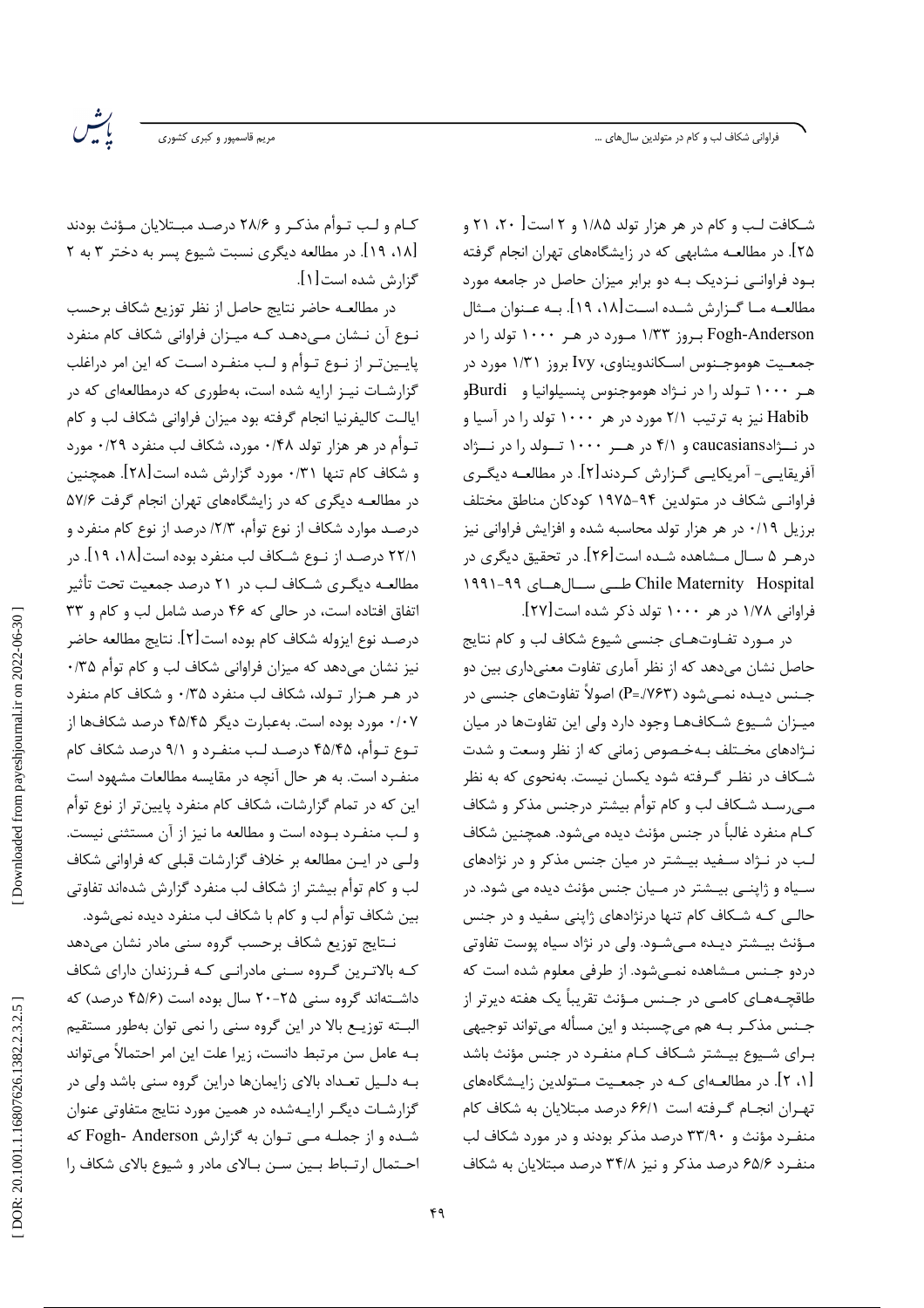فصلنامه پژوهشكده علوم بهداشتى جهاددانشگاهى



داشـتهاند. در مطالعه حاضر ۵۴/۵ درصد کودکان دارای شکاف، ضبابعاتی شبامل آسیت، هیدروسفالی، انجراف چشم و مشکلات اعـضای حرکتــی داشتهاند و دو نوزاد نیز مرده به دنیا آمدند که احتمالاً به دلیل عدم تشخیص علت دقیق فوت و ناهنجاریهای احتمالـی ثبت آنها در پرونده بیماران انجام نگرفته است. ا, تباط شـغل مادر و سطح تحصیلات والدین با شیوع شکاف لب و کام نیـز در پـروندههـا بـهطور دقیق ثبت نشده بود. بنابراین ارتباط مشخـصی را نمی توان متذکر شد که البته دراین زمینه اظهارات قبلـي محققـين نيـز عدم وجود ارتباط خاصي را نشان مىدهد. همچنـین ۱۸/۲ درصـد مـوارد شـکاف لـب و کـام سابقه وجود چنین ضایعهای را در بستگان درجه دوم خود داشتهاند که البته الگــوي توارث خاصي در آنها مشاهده نگرديد ولي محتمل است کـه زمیـنه ژنتیکی درایجاد آن نقش دارد. این موضوع زمینهای جهت مطالعات بیشتر دراین خانوادهها محسوب مے شود که در تحقیقات بعدی می توان چنین پدیدهای را بررسی نمود.

مـردود ندانـستند اشاره نمود و یا در مواردی افزایش سن پدر و مخـصوصاً وقتــی پــدر و مــادر هر دو سن بالای ۳۰ سال داشته باشند بهعنوان عامل خطر بيان شده است[۲]. همچنين مطالعه شـيوع شـكاف بــه تفكـيک ســن حاملگي در اين تحقيق نشان مے دھـد کـه بالاتـرین فراوانـے شکاف درسن حاملگے ۳۱-۳۰ هفـته و ٣٩-٣٨ هفـته بـوده اسـت كـه البـته در مطالعـات کـتابخانهای گـزارش مـشابهی جهـت مقايـسه اين متغير يافت نشده است.

بررسـی وجود سایر ناهنجاریهای همراه با شکاف نیز نشان مبے،دھند کنه در جامعنه منورد مطالعنه شنیوع بالاتنزی از ناهـنجاريهـاي همـراه، نـسبت بـه مطالعـات قبلي وجود دارد، بـهطـوری کـه در غالـب گزارشات ۲۱-۲۰ درصد نوزادان دارای شـکاف، ناهـنجارىهـاى ديگـر از جمله بيمارىهاى مادر زادى قلــــب، Syndactilism ،Polydactilism، هيدروســــــفالي، میکروسـفالی، ناهـنجاریهـای سیـستم حرکتی، گوش اضافی، Hypotelorism ،Hypospadias و عقــبماندگـــي ذهنـــي

منابع

1- Peterson E, Hupp T. Contemporary Oral & Maxillofacial Surgery. 3th Edition, Mosby: USA, 1998

2- Bruce AE, Eriksson G. Plastic Surgery.1st Edition, Mosby: USA, 2000

3- Itikala PR, Watkins ML, Mulinare J, Moore CA, Liu Y. Maternal multivitamin use and orofacial clefts in offspring. Teratology  $2001$ ; 63: 79-86

4- Loffredo LC, Souza JM, Freitas JA, Mossey PA. Oral clefts and vitamin supplementation, The Cleft Palate- Craniofacial Journal 2001;38: 76-83

5- Mc C. Plastic Surgery. 1<sup>st</sup> Edition, Saunders: Philadelphia, 1990

6- Wyszynski Df, Duffy Dl. Maternal Cigarette Smoking And Oral Clefts: A Meta analysis. The Cleft Palate- Craniofacial Journal 1997; 34: 206-10 7- Sadler TW. Langman's Medical Embryology. 6th Edition, Williams & Wilkins: England, 1990 8- Shafer HL. A Text Book of Oral Pathology. 4th Edition. Saunders. USA, 1983

9- Samuel B. Cleft Lip And Palate.1<sup>st</sup> Edition, Singular Publishing Group Inc, Sandiego, 1995

10- Marcusson A. Adult patients with treated complete cleft lip and palate: methodolgical and clinical studies. Swedis Dental Journal Supplement 2001; 145: 1-57

11- Marcusson A. Adult patients with treated complete cleft lip and palate: methodolgical and clinical studies. Swedis Dental Journal Supplement 2001; 145: 1-57

12- Budai M, Kocsis SG, Kokai E, Sagi I, Mari A. Gingivitis and dental abnormalities in patients with cleft Lip and palate. Fogory- SZ 2001; 94: 197-9

13- Bian Z. Du M. Bedi R. Holt R. Jin H. Fan M. Caries experience and oral health behavior in chinese children With cleft lip and/or palate. International Journal of Pediatric Dentistry 2001;  $23:413-14$ 

14- Wong FW, King NM. The oral health of children with clefts: a Review. Cleft- Palate Craniofacial Journal 1998; 3: 248-54

15- Paul T, Brandt RS. Oral and dental health status of children with cleft lip and/or palate. The Cleft Palate- Craniofacial Journal 1998; 35: 329-32